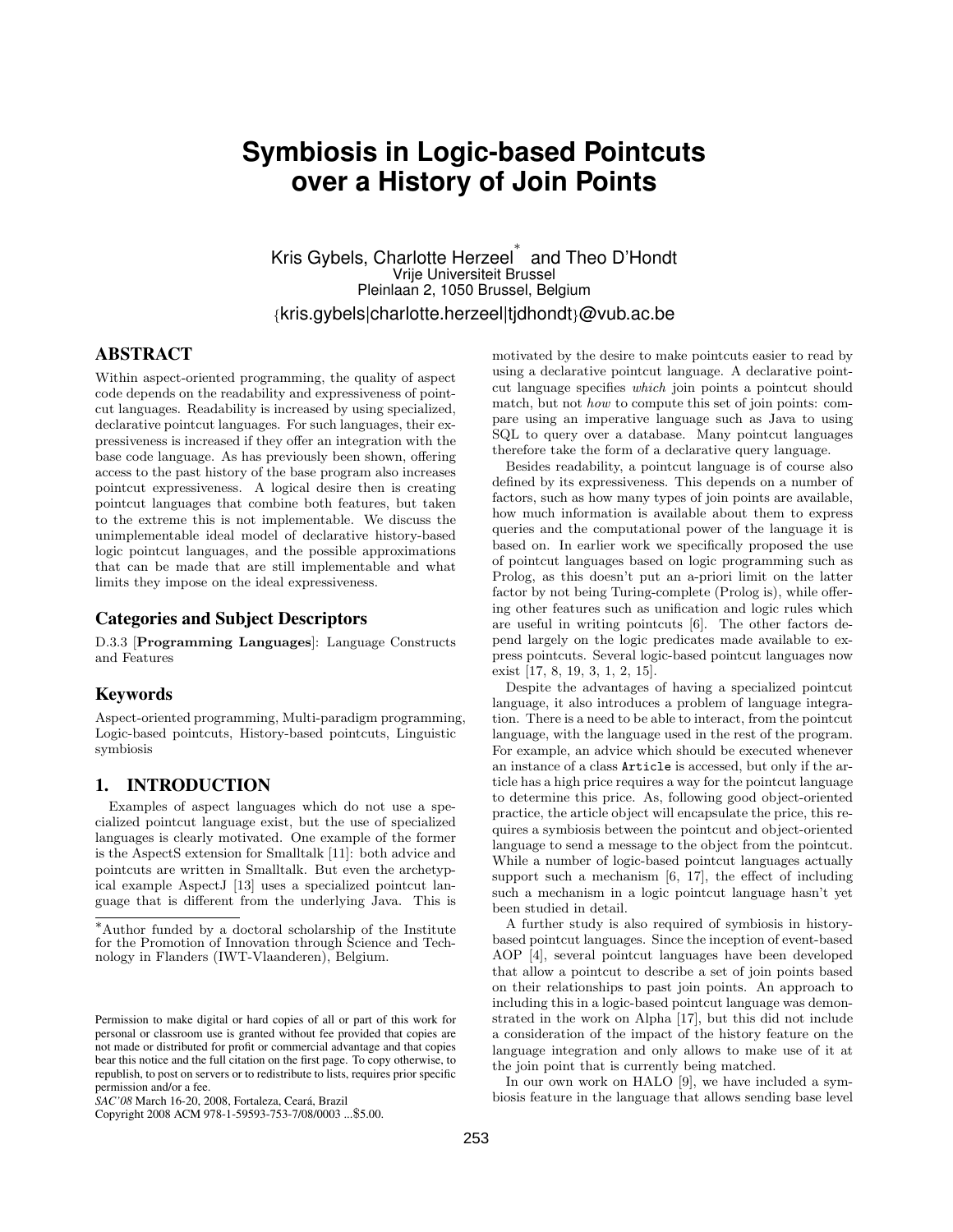

Figure 1: Overview of the e-shop running example.

messages at different times in the pointcut. We have so far mostly studied its applications [9] and implementation using a forward chaining logic [10]. The aim of this paper is to focus on the relationship between HALO and other efforts in integrating symbiosis in logic-based and particularly history-based pointcut languages. We approach this by constructing two unimplementable models of logic-based pointcut languages, one without history and one with, and consider the impact of different limitations and techniques that allow linguistic symbiosis to be used to approximate these models.

In the next section we introduce a simple application which is used for the example pointcuts in the remainder of the paper. The following section first discusses the relationship between linguistic symbiosis and other features of a pointcut language in the context of a non-history based pointcut language, through a simple model of how such logic pointcut languages work. In Section 4 we extend this to history-based logic pointcut languages. Section 5 discusses related work and the final section presents our conclusions and future work.

# 2. RUNNING EXAMPLE

As a running example, we use an e-commerce application, as shown in Figure 1. The classes Shop, User and Article model the e-shop, its customers and the sold articles respectively. A class Promotions simply maps articles to a discount rate, which can be changed using the method set-rate, and accessed with discount-rate-for. The method singleton-instance is used to retrieve the Promotions class' only instance.

The shop also needs to have a "discounting feature", which cuts across the methods in Figure 1. The idea is that when a customer visits the homepage of the e-shop, promotional campaigns are advertised by pop-up banners. One such banner could for example state "Happy Hour! Login in now, and get a 5% discount!". So if the customer responds to the banner by logging in, he will get a 5% discount on the total amount purchased when he checks out his basket. In order to implement the discounting functionality we need to extend the login method in Figure 1 to record whether the user logs in while a promotional campaign is active. Next we need to extend the checkout method to compute the

appropriate discount. This shows that the "discount" functionality gets scattered over different methods, breaking the modularity of the e-commerce application. We can solve this by implementing the feature as an aspect.

# 3. LOGIC-BASED POINTCUT LANGUAGES

### 3.1 SLAL: A Model

From the basic notion of Aspect-Oriented Programming follows a simple mental model for how aspect languages with a logic-based pointcut language work: while executing a base program, the execution is interrupted at every join point. At each such interruption the weaver generates a logic fact to represent this join point and checks every pointcut to see whether the join point fact matches its conditions. When a pointcut matches, its associated advice code is executed.

As a concrete instantiation of this mental model, consider a very simple aspect language with a logic-based pointcut language (SLAL). We use the typical logic language Prolog as the basis for this pointcut language<sup>1</sup>. The base programs it works on are written in Lisp using the Common Lisp Object System.

Figure 2 illustrates the mental model for SLAL: the black boxes represent the different components of the weaver, whereas the labeled boxes denote both the base program and the aspects. The flow between the different weaver components shows that the execution of the base program is mapped onto logic facts and deposited in a fact repository, and that this fact base is queried to verify whether a pointcut is matched by a join point fact; If so, a piece of advice is executed and inserted in the program flow.

To keep SLAL simple it only intercepts a single kind of join point: method calls. Each method call join point is represented as a logic fact using the logic predicate call that has an argument ?Receiver, ?Name and ?Arguments referring to the receiver object, name and argument list of a concrete method call join point<sup>2</sup>.

#### 3.2 SLAL: Need for Symbiosis

The model of SLAL is sufficient to explain how logic pointcut languages work, but it has of course also a very limited pointcut language. One way to increase the expressiveness of the pointcut language is to add new types of join points. Most pointcut languages for example expose message sends, variable accesses and changes of variables as additional join points. A more important way of increasing the expressiveness of the language is to expose additional join point context.

The need for symbiosis arises because it is also interesting to consider information derived from the base program's

<sup>1</sup>Note that in our examples, we use a slight deviation from standard Prolog syntax: variables are written with a question mark, as in ?var. Words beginning with a capital, like Article, are atoms (strings) whereas they would be variables in standard Prolog. This change makes clearer when logic variables are used in pieces of advice.

<sup>&</sup>lt;sup>2</sup>Because Lisp uses multi-dispatch "generic functions" instead of single-dispatch "methods", the concept of a single designated receiver object does not exist there. But we adopt it here because of the familiarity of this concept to programmers in other OO and aspect languages. Hence the 'receiver" is always the first argument of the generic function.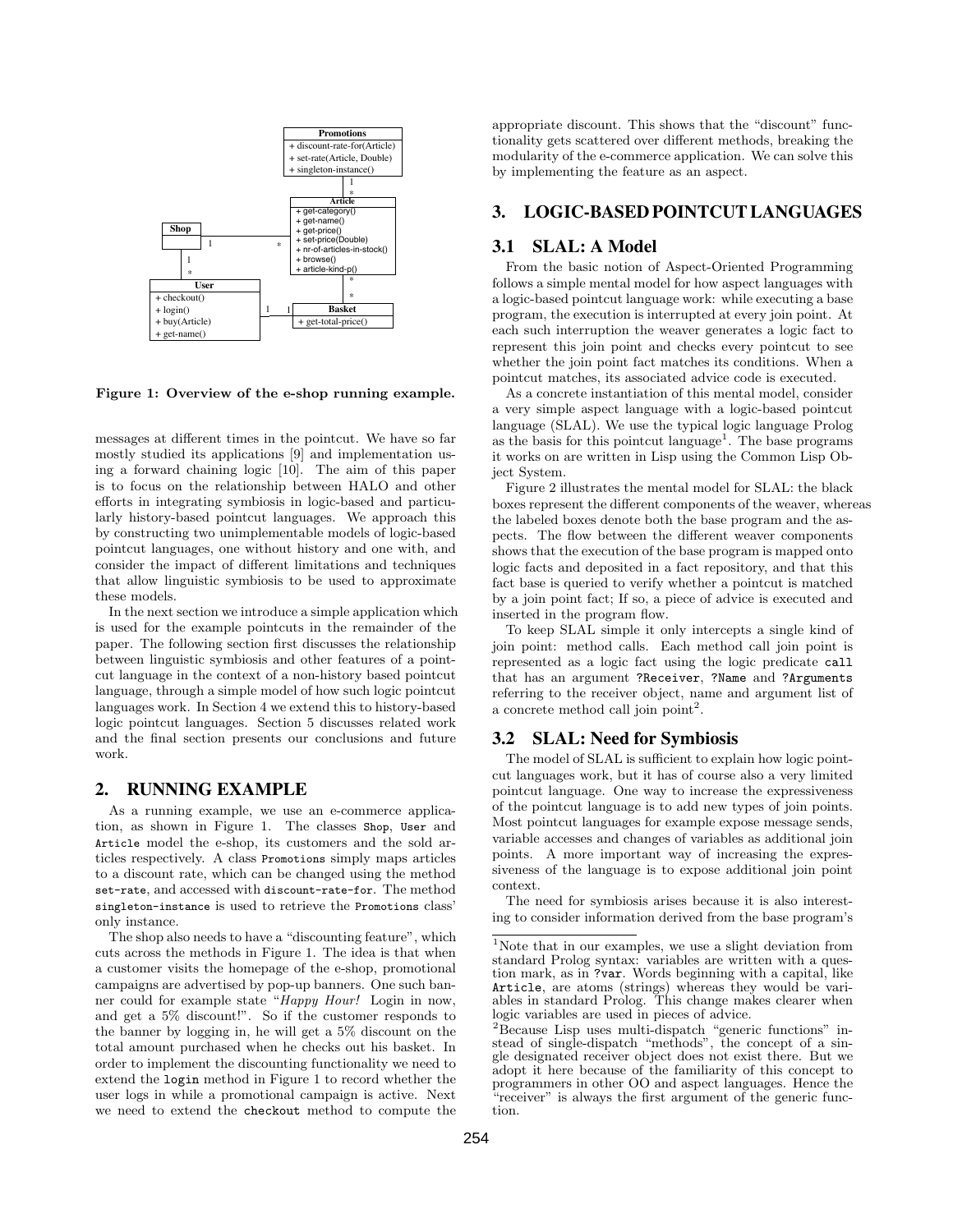

Figure 2: Mental model of how a simple logic aspect language works.

methods as join point context data. In early aspect languages, and still some current ones, it is only possible to do this via the advice language. For example, selecting a method call join point where the bought article is of type "cd" can then be done as follows:

```
before {
 call (?User, buy, [?Article])
}
do {
  (if (article-kind-p ?Article 'cd)
   (print "~s buys a CD" (get-name ?User)))
}
```
The solution of including the type test in the advice however has two problems. The first is conceptual, a pointcut describes when to do some additional behavior and the advice contains the additional behavior. In the above example, the purpose of the aspect is to do logging when someone buys a CD. This is however not readily reflected in the pointcut, which only expresses that the advice is executed whenever someone buys an article, regardless of its kind.

The second problem with having to put the test in the advice rather than the pointcut is a practical one. It impedes using the reusable pointcuts mechanism of the pointcut language. As was shown in CARMA [6] and other logic pointcut languages [17], reusable pointcuts are written using the logic rules mechanism. This should allow us to write a rule expressing when an expensive article is bought, so that this rule can be used in multiple pointcuts. This definitely requires a mechanism to express the test in the pointcut language rather than the advice language.

We can model this mechanism in SLAL by including result facts in the fact base. The goal of these result facts is to make available all of the join point context that is hidden away in the computations performed by the base methods. The result predicate has four arguments: a receiver object, the name of a message, a message argument list and a result object. Conceptually, the fact generator generates facts for this predicate by executing every method in the base program with every possible argument list and recording a fact for each returned result (we ask the reader to keep in mind we're explaining a conceptual model of logic pointcut languages here, and to suspend disbelief of this last statement for a moment).

We can now use this to write the pointcut to select method call join points where the bought article is of type "cd" as depicted below. The result condition matches when the

"article-kind-p" test evaluates to "true" for a bought article.

```
before{
 call(?User, buy, [?Article]),
 result(?Article, article-kind-p, ['cd], true)
}
do{
  (print "~s buys a CD" (get-name ?User))
}
```
# 3.3 Symbiosis Implementation

In the previous section, we've explained the conceptual model of SLAL in which result facts are generated by the fact generator by executing every method with every possible argument list. It's clear that to implement this would in fact require the fact generator to rely on an oracle (similar to a Turing oracle [18]) to do this, not to mention an infinite amount of space to store the infinite number of facts. But an approximation of this conceptual model can be made, in which the facts are produced on demand, with certain limitations.

If a Prolog engine is suitably integrated with the base language, the result predicate can be defined as a primitive predicate. This has been demonstrated in one form or another in for example SOUL [20] (on which the logic pointcut languages CARMA [6] and OReA [3] are based), Alpha [17] and other works, a more extensive survey is provided by D'Hondt [3]. In the primitive implementation of the result(?rcvr, ?m, ?args, ?result) predicate, the message ?m is simply sent to the object ?rcvr with the argument list ?args. Depending on whether a value is already given for the result condition's ?result argument, the returned value is compared with the given value which makes the logic proof either succeed or fail, or the ?result variable is simply assigned the return value.

This implementation of result conditions requires all arguments except for the ?result to be already given, thus putting some limitations on SLAL in comparison with the conceptual model. This does not mean that no variables can be used as arguments for such conditions, but they must be given a value by "earlier" parts of the pointcut. Understanding what the "earlier" parts are and how this works exactly requires some understanding of how the Prolog logic evaluation procedure works<sup>3</sup>. But simplified, a logic query is proven to be true or false by starting with the first condition and so on, using facts or rules to prove the condition, and as a side-effect constraining variables to have the value given by a fact. I.e. if a condition call(?Rcvr, ?Name, [35]) is proven by using a fact call(<cd1>, 'set-price, [35]), the variables ?Rcvr and ?Name get the value <cd1> and 'set-price respectively.

As an example of the limitations this puts on the language, take the following examples:

```
result(?Article, get-price, [], ?Price),
call(?User, buy, [?Article])
call(?User, buy, [?Article]),
result(?Article, get-price, [], ?Price)
call(?User, buy, [?Article]),
result(?Article, ?Name, ?Args, 35)
```
The first pointcut doesn't work, because when proving the first condition, ?Article will not yet have a value. The

 $^3\mathrm{The}$  Prolog proof procedure is known as SLD resolution.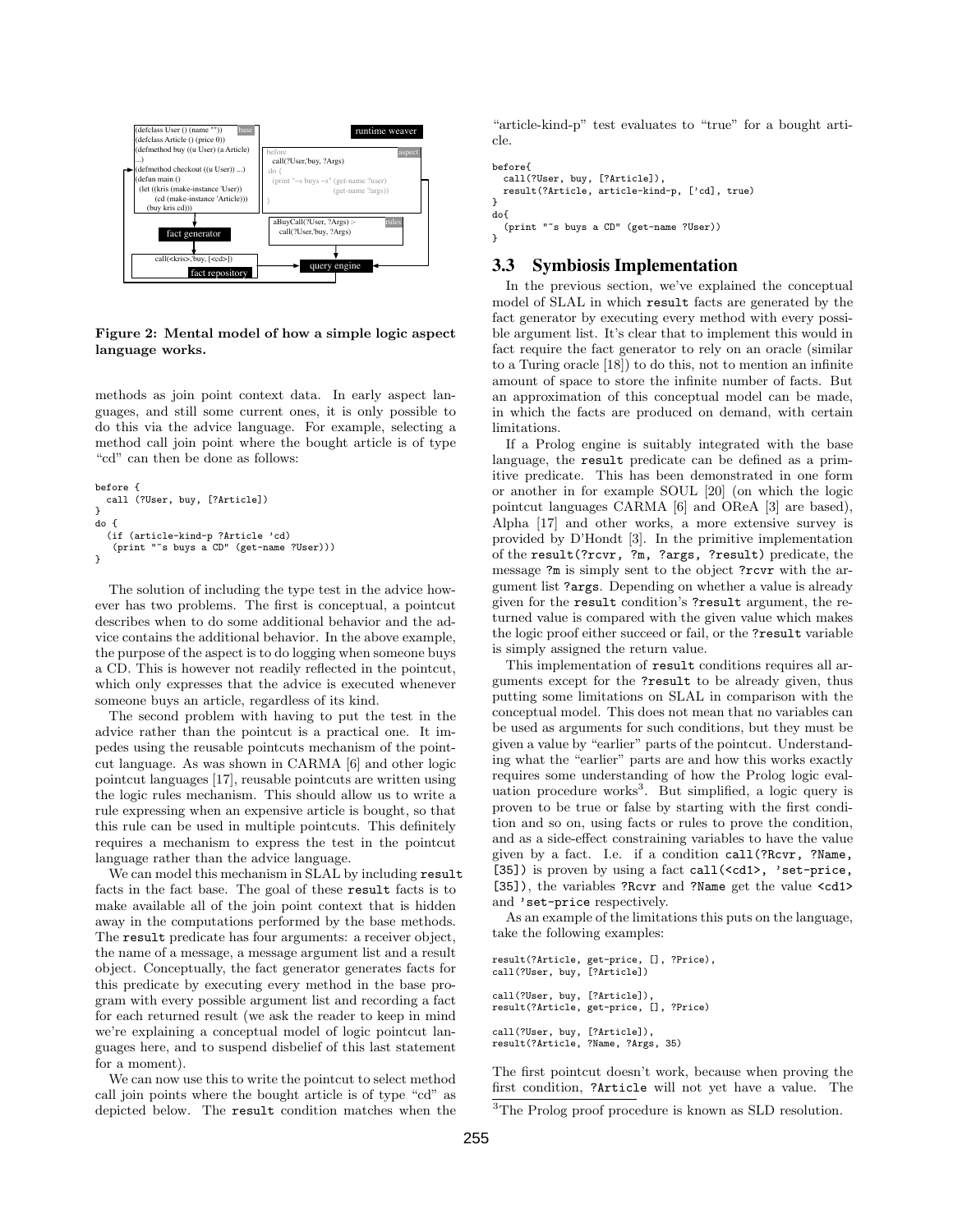

Figure 3: The mental model for X-HALO.

second pointcut is declaratively entirely the same as the first one, but it will work because the conditions have been swapped so that ?Article will have a value before the result condition is evaluated. The last pointcut won't work, consider what this pointcut expresses: "the pointcut should match a call of buy with a certain article ?Article if for some random method and random arguments list, invoking the method on the article gives the result 35".

# 4. HISTORY-BASED LOGIC POINTCUT LANGUAGES

In the previous section, we considered some typical symbiosis implementation issues for the integration of logic and object-oriented programming that also arise in aspect-oriented pointcut languages. In this section we discuss the issues that arise when this is extended to pointcut languages that use a history of join points. To this end, we extend the SLAL model to  $X$ -HALO<sup>4</sup>, a straightforward extension of the model in which the fact base is never cleared. From the conceptual model follows equally straightforwardly that the result facts are also never cleared, but this brings up new symbiosis implementation issues.

# 4.1 X-HALO: A Model

The mental model of how X-HALO works is almost the same as SLAL's, the only difference is that information about past join points is kept. In SLAL, the fact base is cleared at every join point, thus only facts about the current join point are available. To model history-based aspect languages, in X-HALO the fact base is not cleared. To be able to differentiate between the facts generated for different join points, they are tagged with a timestamp, which is simply given by a counter increased at every join point  $^5$ . This is illustrated in Figure 3. The facts in the fact base are all notated in the notation  $\mathit{number}: \mathit{fact}^{\,6}.$  We also include instance creations as join points in this model, for which facts of the form create(class, instance ) are generated. So for example, if we execute a base program:

```
(defun main ()
  (let ((kris (make-instance 'User))
        (cd (make-instance 'Article)))
     (buy kris cd)))
```
The following logic facts will be present in the fact base after its execution:

1:create(User, <kris>). 2:create(Article, <cd>). 3:call(<kris>, buy, [<cd>]).

The timestamp notation is similarly used to pick out join point facts in the conditions of a join point. Either a concrete value can be used, or a logic variable. For example, a pointcut 1:call(?User, checkout, ?Args) will be matched against the first join point ever recorded. The pointcut ?T:call(?User, checkout, ?Args) will match any method call join points where the method name is 'checkout'.

Similarly, each user-defined predicate gets a time stamp. As an example, consider the rule below. One should read the rule as follows: " a join point matches the condition buy-article ([?Article]) at a time ?T when the join point matches call (?User, buy, [?Article]) at that time ?T".

```
?T:buy-article (?User, [?Article]) :-
 ?T: call (?User, buy , [?Article]).
```
A more interesting example where multiple join points are referred:

?T: logBoughtArticles (?Article) :- ?T: checkout (?User), ?T2: buy-article (?User, [?Article]), ?T2 < ?T.

?T: checkout (?User) :-

?T: call (?User, checkout).

The pointcut matches a join point time-stamped ?T if this join point matches checkout (?User) and a join point timestamped ?T2 matches buy-article (?User, [?Article]), so that the latter join point was recorded before the other  $(since ?T2 < ?T must hold).$ 

A slight change is made to how pieces of advice are written. Recall that at the point where the weaver processes a pointcut-advice, the query engine will be used to resolve the pointcut and the resulting bindings for free variables in the pointcut are used to ground and then execute the piece of advice code. Hence the semantics of X-HALO is such that each pointcut-advice is processed in relation to the current join point. The advice notation is extended so that one timestamp variable is explicitly designated to be about the current join point. This variable will be given the value of the current join point's timestamp. For example, if we have a base program and pointcut-advice as in the following code listing (logBoughtArticles defined as in previous example):

```
(defun main ()
  (buy kris cd)
  (checkout kris)
  (buy kris dvd))
before ?T {
 ?T:logBoughtArticles(?User, ?Article)
}
do{
  (print "~s bought a ~s" (get-name ?User)
                           (get-name ?Article))
}
```
<sup>4</sup>HALO stands for "History-based Aspects using LOgic". The name is taken from the pointcut language we discussed in earlier work [9], but the prefix "X-" for "eXtreme" refers to the unimplementability of the full conceptual model. <sup>5</sup>We assume sequential program execution. A model of X-HALO for parallel programming is left for future work. <sup>6</sup>This can be done in standard Prolog, the expression

foo:bar is syntactic sugar for a fact :(foo,bar) for the predicate ":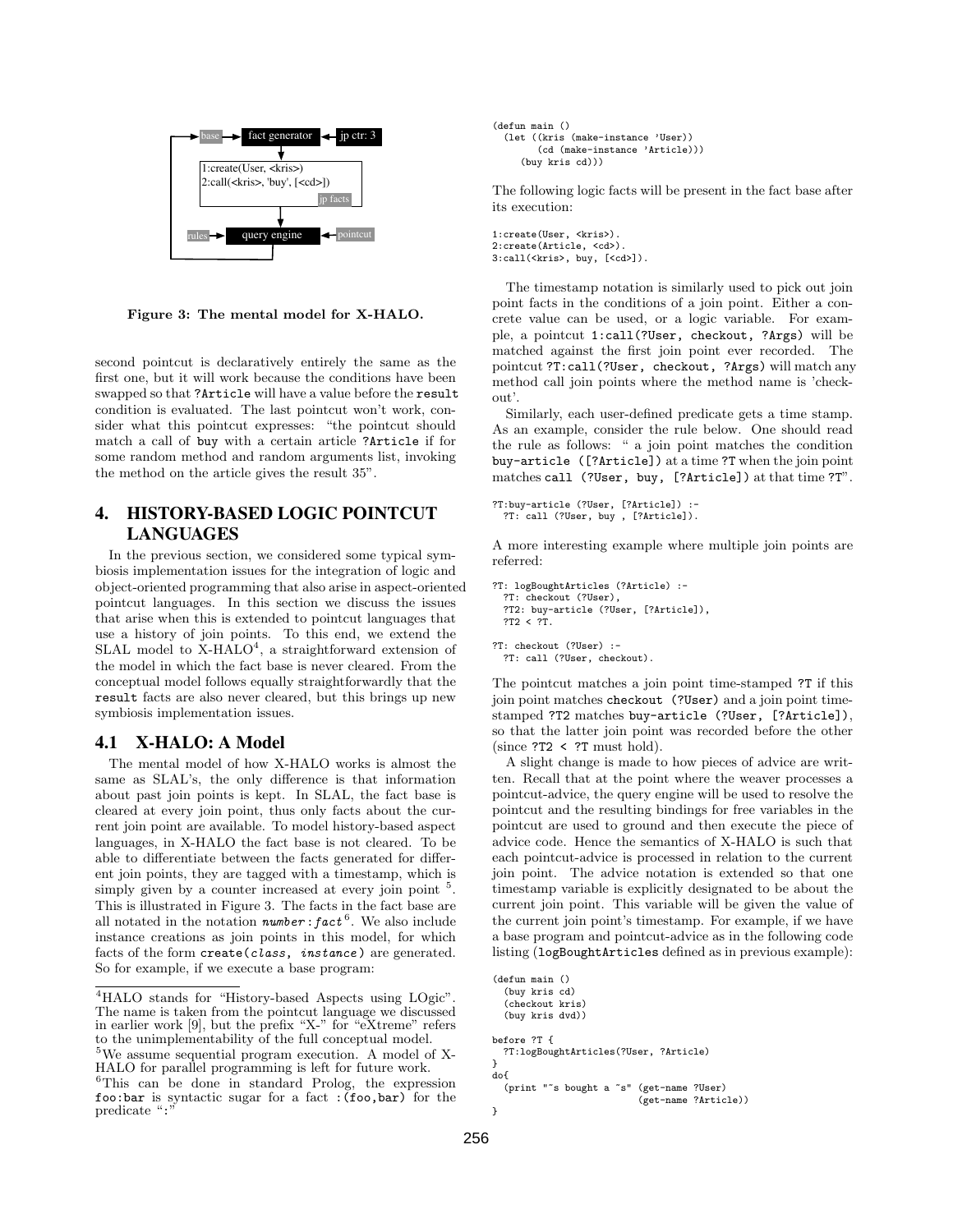At join point 2, ?T will be given the value 2 (when the second statement in the main is executed) and the advice code will be executed because the pointcut matches, resulting in logging a message "Kris bought a cd". At join point 3, ?T is given the value 3 and the pointcut does not match. The extension of explicitly designating one timestamp variable to be about the current join point is necessary because of the following: if ?T had not been given a value, the condition ?T:checkout(?User) in the rule logBoughtArticles would be matched against the checkout fact with timestamp 2, meaning the pointcut as a whole would match at join point 3, which is clearly not the desired semantics.

# 4.2 X-HALO: Need for Temporal Symbiosis

As in SLAL, it would be beneficial to include result facts in the fact base. We can start again with a conceptual model in which these facts are simply magically generated and recorded at every join point. Thus, like all other join point facts they get a timestamp. This makes it possible to write pointcut queries that refer to the result of sending a message to an object in the past.

To elaborate on this, consider an implementation of the "discounting" feature of the e-shop application. The discounting feature consists of two aspects: popping up banners to advertise discounts for articles, and giving the actual discount when a user makes a purchase. One strategy the e-shop owner could follow, would be to promise customers discounts if they login now, e.g. by displaying a banner "Discount guaranteed if you login now!". Hence if the customer responds to the promotion by logging in, he's guaranteed to get a discount when he purchases an article, no matter whether the promotion is switched off in between the login and the purchase. In X-HALO, this can be implemented by means of a pointcut that captures the "login" and the "buy" method calls and exposes the discount rate at the time of the "login". This is for example done in the pointcut definition below, where ?T1 is used to quantify both the join point condition matching the "login" and the result condition for exposing the discount rate.

```
?T2:logDiscountRate(?User, ?Article, ?Rate) :-
  ?T1:call(?User, login, []),
  ?T1:result(Promotions, singelton-instance, [], ?Singleton),
  ?T1:result(?Singleton, discount-rate-for, [?Article], ?Rate),
  ?T2:call(?User, buy, [?Article]),
  ?T2 < ?T1.
before ?T2 {
  logDiscountRate(?User, ?Article, ?Rate)
}
do{
  (print "~s gets a ~ % discount on ~s" ?User ?Rate ?Article)
}
```
For the program below, where the customer logs in at a time there is a 5 % discount rate guaranteed for CD's, this means that the customer gets a 5 % discount on all the CD's he subsequently buys, even though in the meantime, the discount rate for CD's is switched to 0 %. Otherwise, the customer might have felt cheated for not getting the discount he was promised at login.

```
(defun main ()
  (let ((kris (make-instance 'User))
          (cd (make-instance 'Article :amount 10)))
        (set-rate (singleton-instance 'Promotions) 'cd 0.05)
        (login kris)
        (buy kris cd)
        /* change the discount rate for cd's*/
```
(set-rate (singleton-instance 'Promotions) 'cd 0.00) (buy kris cd)))

However, the e-shop owner might follow another strategy for giving discounts. He could decide to only guarantee a discount if the customer buys the article right now, e.g. by advertising "Guaranteed discount if you buy now!". Again, due to the fact that result conditions are timestamped, this is easy to express in X-HALO. In order to implement this discount strategy, one can reuse the pointcut definition above, but one would have to change the timestamp of the result condition, exposing the discount rate, to ?T2, which coincides with the timestamp of the "buy" condition.

#### 4.3 Implementing Temporal Symbiosis

As with SLAL, an implementation for the result predicate in X-HALO should be provided that approximates the conceptual model. This again implies that certain limitations are put on the language in comparison to what is possible given the conceptual model. Several variations of X-HALO are actually possible, and we discuss the way these can be implemented and their limitations in this section.

#### *4.3.1 Current* result*s only*

}

The mechanism of implementing result in SLAL, described in Section 3.3, can also be used in X-HALO. But this can only work for a severely limited version of X-HALO: the limitation with respect to the conceptual model is that the result facts are cleared from the fact base after every join point, so that only the facts for the current join point are available. This means that the example of Section 4.2 is not a valid pointcut in this variation of X-HALO.

The limitation is necessary because the implementation of Section 3.3 always gives result facts as if they are produced at the current join point. The implementation executes the method on-demand when the Prolog engine needs to prove the existence of a result fact. Thus having the effect that this will always give the result at the time of the current join point. Suppose this implementation was adopted for timestamped result facts in X-HALO, then consider the effect on the example from Section 4.2. When the pointcut matches the first 'buy' call (line 6 in the base program), the advice will print a message: "Kris gets a 5% discount on cd". Using the semantics of result from the conceptual model, we expect that when the second buy call (line 9) happens, the same message is printed. But because the rate of CDs was changed (line 8), the SLAL implementation of result would result in a different message being printed: "Kris gets a 0% discount on cd".

## *4.3.2 Stratifying the use of* result

One way of implementing temporal symbiosis involves splitting up the pointcut definitions. We split up the pointcut definitions so that we get pointcuts where result conditions are only quantified with the "current time stamp". Hence all of the latter "split up" conditions can be resolved using the on-demand strategy, discussed in Section 3.3. If we cache these results, we can implement temporal symbiosis in terms of matching the result conditions against the cached results. We next elaborate on how pointcuts are split up and we discuss the limitations of this approach when rule abstraction, "future variables" and recursive rules are combined with result conditions.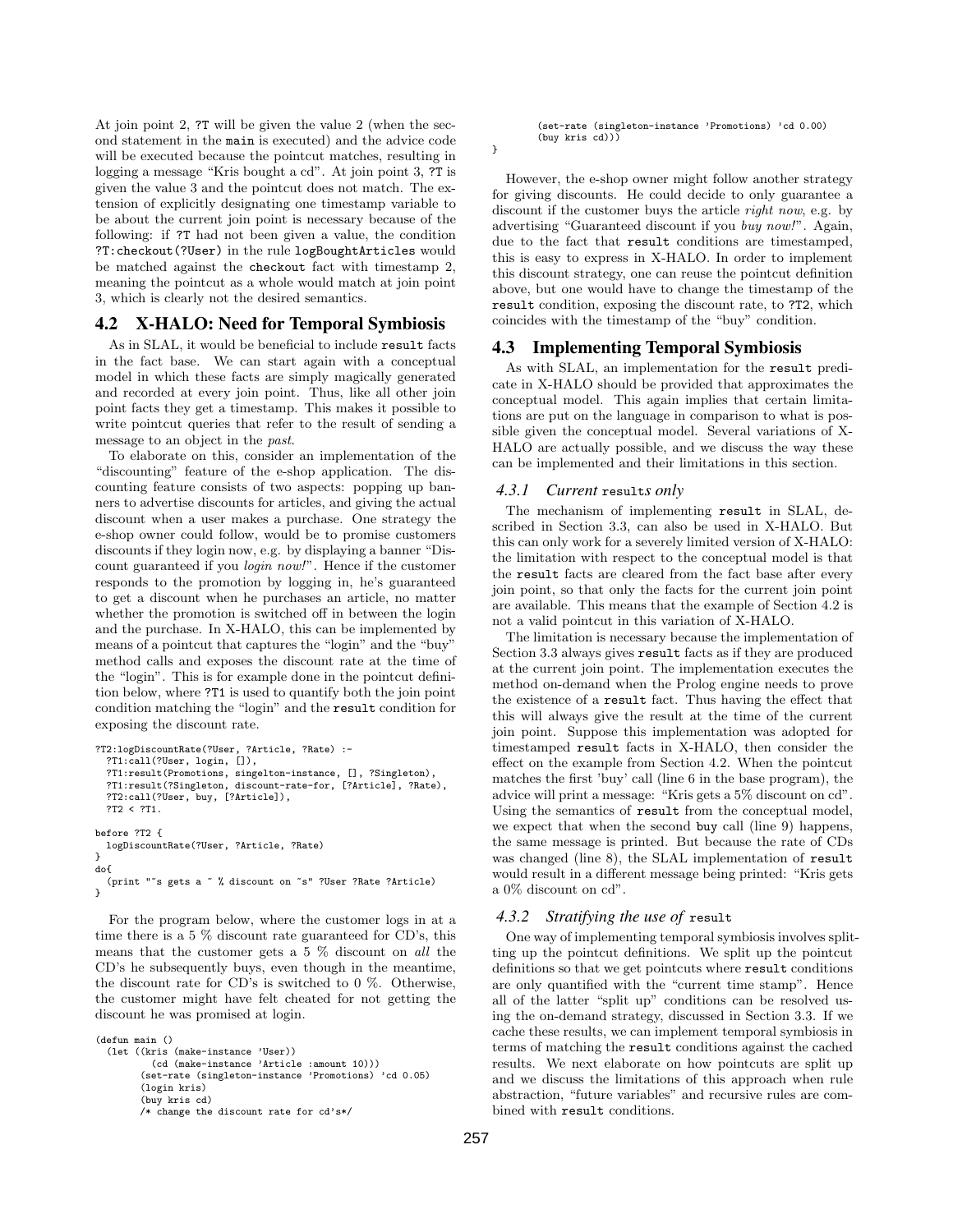*Splitting up pointcuts.* The timestamp of a result condition must coincide with a condition matching a join point. E.g. for the pointcut below, the result conditions have the time stamp ?T2, which matches the "login" join point condition's time stamp. The latter expresses that the result condition needs to hold at the same time a join point matching the "login" join point condition occurs. Hence in the example, the discount rate of the article must be the rate active when the user logged in. When we split up a pointcut, we must make sure that the result conditions end up in the same pointcut as the join point condition with the same time stamp.

```
?T2:logDiscountRate(?User, ?Article, ?Rate) :-
  ?T1:create(Article, ?Article) ,
  ?T2:call(?User, login, []),
 ?T2:result(Promotions, singelton, [], ?Singleton),
 ?T2:result(?Singleton, discount-rate-for, [?Article], ?Rate),
 ?T1 < ?T2,
  ?T3:call(?User, buy, [?Article]),
 ?T2 < ?T3.
```
More specifically, whenever we have a pointcut in which a result condition occurs, we split it up, so that we have one part consisting of the result condition and all conditions where the time stamp is smaller than or equal to the result condition's time stamp, and another part which is simply the rest of the pointcut. Determining whether a condition's time stamp is smaller or equal than the result condition's can be done by analyzing the time stamp constraints in the pointcut definition.

Following this strategy, the pointcut above is split up in the two pointcuts listed below. The first pointcut groups the result conditions, the "login" condition, because it has the same time stamp (namely ?T2), and the "create" condition because its time stamp is smaller than the result conditions' (note  $2T1 \leq 2T2$ ). The other pointcut, named logDiscountRate, consists of the rest of the pointcut above, namely the "buy" condition and one extra condition. This condition refers to the result to be cached when the first pointcut is resolved.

```
?T2:callLogin(?User, ?Article):-
  ?T2:call(?User, login, []),
  ?T1:create(Article, ?Article) ,
  ?T1 < ?T2,
  ?T2:result(Promotions, singleton-instance, [], ?Singleton),
 ?T2:result(?Singleton, discount-rate-for, [?Article], ?Rate).
?T2:logDiscountRate(?User, ?Article, ?Rate) :-
  ?T1:rate-at-login(?User, ?Article, ?Rate),
  ?T2:call(?User, buy, [?Article]),
 ?T1 < ?T2.
```
The above splitting is done automatically. This is similar to writing this manually using a version of X-HALO with current result only. Below are two advices which do this. The first one is triggered when a user logs into the shop and asserts a fact for each article, mapping it to the current discount rate. The second piece of advice is triggered when a user buys an article and prints the discount rate, which was computed at the time the customer logged in. Of course, the advantage of doing this automatically is that the programmer does not need to write such boilerplate code himself.

```
before ?T {
 ?T:callLogin(?User, ?Article, ?Rate)
}
do{
  (assert *fact-repository*
```

```
(make-instance 'Fact :time :T :predicate 'rate-at-login
:arguments ''(,?User ,?Article ,?Rate)))
}
before ?T {
```

```
?T:logDiscountRate(?User, ?Article, ?Rate)
}
do{
  (print "~s gets a ~ % discount on ~s" (get-name ?User)
                                         ?Rate
                                         (get-name ?Article))
}
```
The implementation strategy we just described can only work if we put some restrictions on the use of result. A first restriction is that all variables used in a result condition must be bound by conditions with a time stamp that is "smaller" than the result condition's own time stamp. Another restriction has to do with how to deal with (recursive) rule definitions.

*Future Variables.* The result conditions must not reference variables that are only bound by a "future" join point condition. By this we mean that all variables used in a result condition should be bound by conditions matching join points that happen before or at the same time the result condition needs to hold. This is because the ondemand implementation of linguistic symbiosis requires that all variables are bound at the time a result condition is evaluated (see Section 3.3). In Section 4.3.3, we discuss alternative implementation strategies for linguistic symbiosis predicates to allow "future variables" in result conditions.

*Flattening rules & Recursion.* Before we split up the pointcut definitions, we need to flatten them. Flattening a pointcut means that all conditions based on a user-defined predicate are replaced by the defining rule's right-hand side. If there are multiple definitions for a particular predicate, then flattened versions of the pointcuts will be created for each of these definitions. Below we have depicted a rule, a pointcut and its flattened version. Note that without the flattening, the pointcut cannot be split up correctly because there is no guarantee a result condition will be associated with a join point condition. E.g. the rule below is not defined in terms of a join point condition, and without the flattening, the condition would never be evaluated, as described in the previous paragraph. However an apparent drawback of the flattening approach is that recursive definitions containing a result are no longer allowed.

```
is-cd(?Article) :- /* rule */
 result(?Article, is-article-kind-p, [cd], true).
logCdPurchase(?User):- /* pointcut */
 call(?User, buy, [?Article]),
 is-cd(?Article).
logCdPurchase(?User):- /* flattened pointcut */
 call(?User, buy, [?Article]),
 result(?Article, is-article-kind-p, [cd], true).
}
```
#### *4.3.3 Stratified* result *with Future Variables*

"Future variables" can be supported in X-HALO if we record the program state at specific points in the execution of a program so that we can evaluate the result condition in terms of this recorded state at a later time, e.g. when we do have a binding for the "future variables". One way of implementing this, is again by splitting up the pointcuts so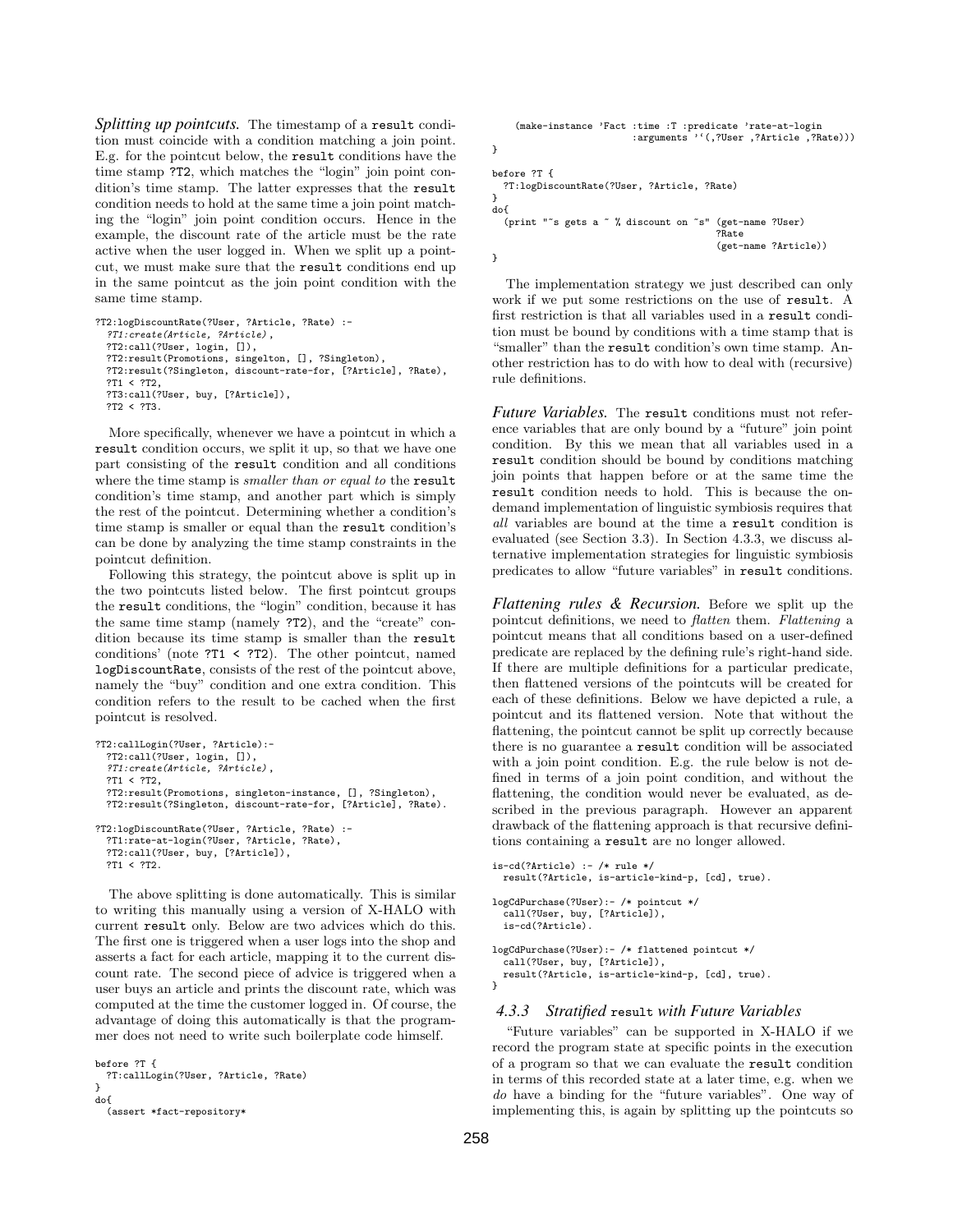```
?T2:logDiscountRate(?User, ?Article, ?Rate) :-
  ?T2:call(?User, login, []),
  ?T2:result(Promotions, singleton-instance, [], ?Singleton),
 ?T2:result(?Singleton, discount-rate-for, [?Article], ?Rate),
 ?T1 < ?T2,
 ?T3:call(?User, buy, [?Article]),
 ?T2 < ?T3.
```
#### Figure 4: "Future variable" ?Article is only bound after the result conditions must hold.

that we end up with pointcuts where result conditions are only quantified with the "current" time stamp. result conditions containing "future" variables will however be moved to pointcuts that provide bindings for all the "future" variables. Note that this means the result condition's time stamp will be changed to a later time. These will therefore be evaluated in terms of past program state, copied at the "right" time (the original time the result condition was quantified with). We next discuss how we need to extend some of the split-up pointcuts to generate copies of the join point context they expose.

*Saving the past state.* A result condition contains a "future variable" when it uses a variable that is only bound by a condition to be matched at a later time than the result condition needs to hold. In Figure 4, the variable ?Article referenced in the second result condition is a "future" variable, because it is only bound by the "buy" condition, whose time stamp ?T3 is "larger" than the result condition's time stamp ?T2 (note ?T2  $\lt$  ?T3). This means we cannot simply split up the pointcut following the strategy described in Section 4.3. That would result in one pointcut consisting of the first four conditions, and another with the rest of the conditions: there would be no binding for ?Article in the first pointcut. Rather, we have to split up the pointcut so that the result condition with the future variable ends up in a pointcut where the other conditions provide a binding for the future variable. In other words, we defer the result condition to a later time. Below we have split up the pointcut from Figure 4 accordingly.

```
?T:callLogin(?Singleton):-
  ?T:call(?User, login, []),
  ?T:result(Promotions, singleton-instance, [], ?Singleton).
?T1:logDiscountRate(?User, ?Article, ?Rate) :-
  ?T1:call(?User, buy, [?Article]),
  ?T2:saved-input([?PromoSingleton]),
 ?T1:result(?PromoSingleton, discount-rate-for, [?Article], ?Rate)
 ?T2 < ?T1.
```
The first pointcut in the listing above is matched when a "login" join point occurs and exposes the Promotions' object. The second pointcut contains the condition for matching the "buy" join point, a saved-input condition and a result condition. In comparison to the original pointcut in Figure 4, the result condition computing the discount rate of an article, is deferred from the "login" time to the "buy" time. Hence the latter result condition will be resolved (ondemand) when "buy" join points occurs. According to the pointcut in Figure 4 however, the discount rate should coincide with the rate active when the "login" happens. Guaranteeing that the discount rate is indeed the rate active at "login", is done by means of the condition saved-input. The saved-input condition binds all variables – other than

the "future" variable – needed to resolve the result condition. These bindings refer to copies of join point context exposed at the "login". Thus when the result condition is evaluated to compute the discount rate, it is done so in respect to the program state at the "login" time, yielding the desired semantics. saved-input facts are generated whenever a "login" join point occurs. Again, this saving of the fact, as well as splitting the pointcut, could be done by the programmer manually, by simulating this as shown in the piece of advice below. But by doing it automatically in an implementation of result, (s)he does not have to write this sort of plumbing code.

```
before ?T {
 ?T:callLogin(?Singleton)
}
do{
  (assert *fact-repository*
    (make-instance 'Fact :time :?T
                         :predicate 'saved-input
                         :arguments '(,(copy ?Singleton))))
}
```
# 5. RELATED WORK

We are certainly not the first to consider the general problem of integrating a logic language with an object-oriented one. A survey of languages and systems that offer a level of integration of a logic language (and other forms of rulebased languages) with an object-oriented language is offered by D'Hondt [3]. While numerous such integrations exist, the effects of such integrations on the two languages are not always considered, which can also result in more ad-hoc forms of integration. The goal of the research on linguistic symbiosis is to explicitly take such integrations as a field of study in its own right.

The term linguistic symbiosis was first coined in work on integrating RBCL with C++ as a way of implementing reflection [12]. Researchers that are, or were once, at our lab have taken up the term, with a primary focus on integration of logic and object-oriented languages as exemplified in the logic language SOUL [20, 3, 7]. These can be divided into studies on the core symbiosis mechanisms [7], its applications in logic meta programming [20, 7], and applications in implementing business rules [3]. Outside of this RBCL-influenced branch of research exist industrial approaches such as CORBA and the .NET inter-operability platform, as well as other research studying language integration between for example Java and Scheme [5], or formal foundations for integration [16].

In our own application of SOUL to AspectJ-like aspectoriented programming, CARMA [6], the symbiosis mechanism of SOUL was simply adopted without further study. It is sometimes considered that such a mechanism is not necessary, because in aspect languages, the advice body which is written in the base language provides a straightforward way of interacting with the base language. In this paper we have made explicit our rejection of this notion on the basis of making a clear conceptual split between the "when" and "what" parts of a piece of advice, and the use of the mechanism in the logic rules of the logic pointcut language.

We can use our conceptual models and the derived variations to place existing logic-based pointcut languages. Most are not history-based, so they fall in the category of SLAL or variations that further limit the integration with the base language (all are more expressive than SLAL when it comes